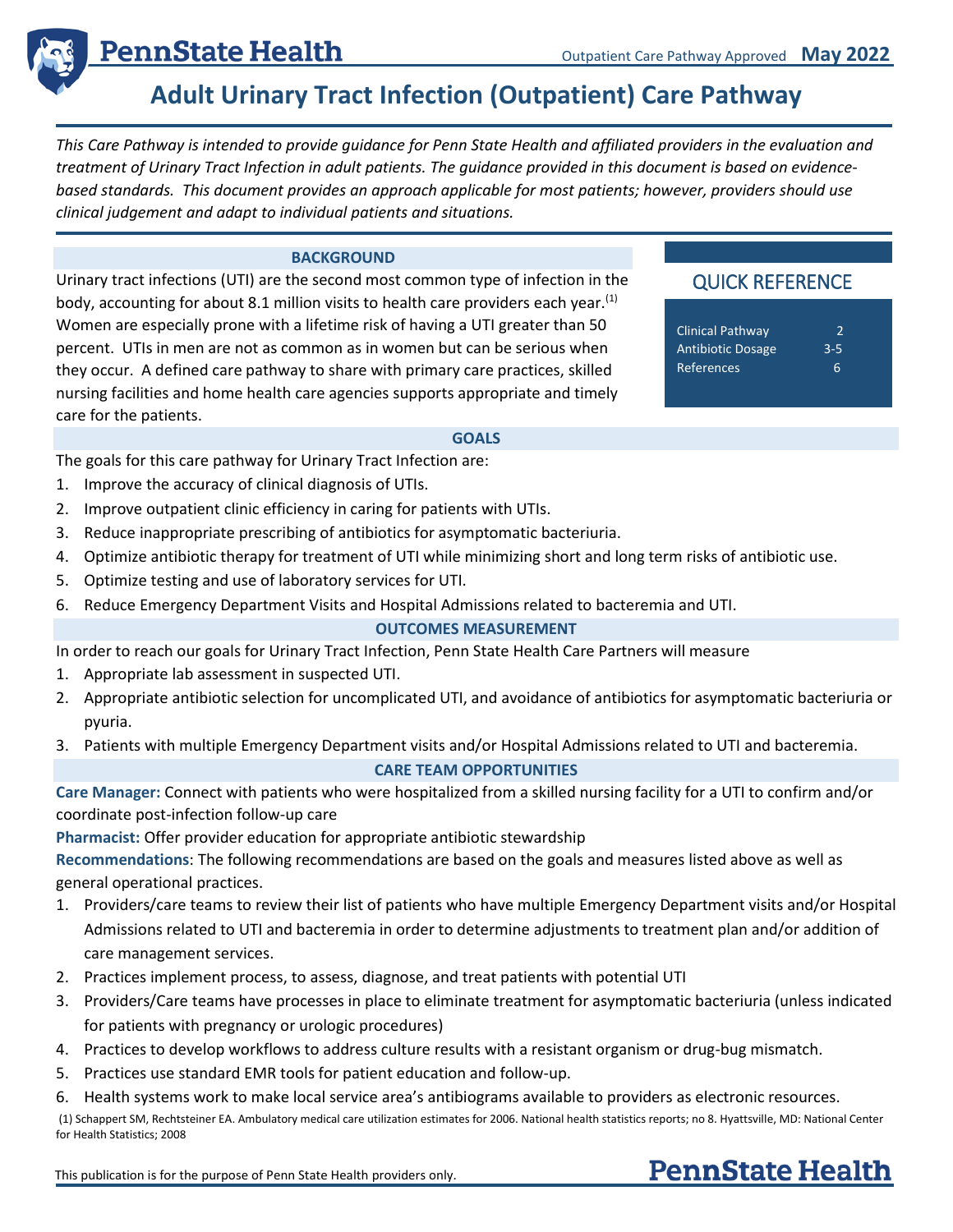



This publication is for the purpose of Penn State Health providers only.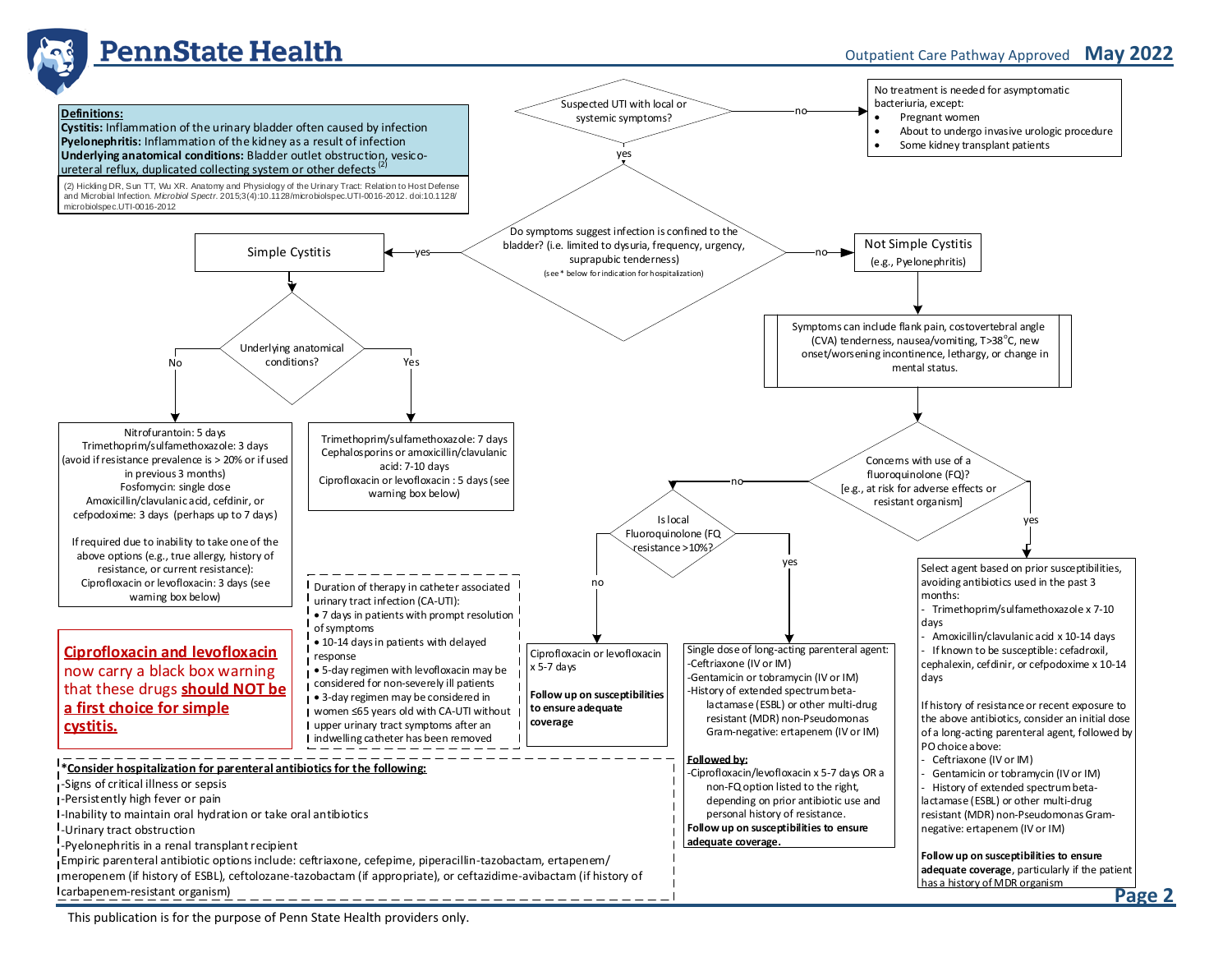### **Prescribing Pearls:**

- Antibiotic selection should be individualized and based on patient's allergy, adherence history, pattern of resistance, cost, and side effects.
- Urine culture may not be needed for simple cystitis. Should always obtain urinalysis and urine culture for pyelonephritis symptoms, recent treatment, frequent recurrent urinary symptoms, or past resistant organism.
- UTI with associated conditions (poorly controlled diabetes, pregnancy, hospital-acquired infection, acute or chronic kidney injury, presence of indwelling catheter, stent, nephrostomy tube, or urinary diversion, functional or anatomic abnormality of urinary tract, renal transplant, or other immunocompromising condition) increases the risk of failing therapy.
- Broader therapy with one of the agents listed for pyelonephritis may be warranted if there is suspicion for infection with a resistant organism.
- If Pseudomonas aeruginosa is suspected, higher doses of piperacillin/tazobactam (4.5 gram IV every 6 hours with traditional infusion or 4.5 gram IV every 8 hours with extended infusion) or meropenem (1 gram every 8 hours) can be used in normal kidney function.
- Patients who initially receive IV antibiotics can transition to oral therapy when clinically stable and susceptibilities are known. Duration of IV therapy should count towards total duration of therapy.

### **Antibiotic Considerations in pregnancy:**

- **Beta- lactams:** (amoxicillin/clavulanate, cephalexin, cefpodoxime)- Generally considered safe at all stages of pregnancy.
- **Fosfomycin:** Crosses the placenta. Generally considered safe at all stages of pregnancy.
- Nitrofurantoin: Avoid use during 3rd trimester, contraindicated at term. Generally safe in 1<sup>st</sup> and 2<sup>nd</sup> trimester.
- **Trimethoprim/Sulfamethoxazole:** Avoid use in 1st & 3rd trimester. Crosses placenta, can be considered if limited options exist.

### **Doses of oral antibiotics commonly used in treating UTI (listed alphabetically)**

| <b>Drug Name</b>                        | <b>Estimated CrCl (mL/min)</b>    | <b>Recommended Dose</b>                                                        |
|-----------------------------------------|-----------------------------------|--------------------------------------------------------------------------------|
| Amoxicillin/clavulanic acid             | $CrCl \geq 30$                    | 875 mg BID                                                                     |
|                                         | CrCl 10-30                        | 250-500 mg BID                                                                 |
|                                         | CrCl < 10                         | 250-500 mg daily                                                               |
|                                         | ESRD on HD                        | 250-500 mg daily (give after HD on the day of HD)                              |
| Cefdinir                                | $CrCl \geq 30$                    | 300 mg BID                                                                     |
|                                         | CrCl < 30                         | 300 mg daily                                                                   |
| Cefpodoxime                             | $CrCl \geq 30$                    | Cystitis: 100 mg BID                                                           |
|                                         |                                   | Pyelonephritis: 200 mg BID                                                     |
|                                         | CrCl < 30                         | Cystitis: 100 mg daily                                                         |
|                                         |                                   | Pyelonephritis: 200 mg daily                                                   |
|                                         | ESRD on HD                        | 200 mg three times per week following HD                                       |
| Ciprofloxacin (see black box warning on | $CrCl \geq 30$                    | Cystitis: 250 mg BID                                                           |
| page 2)                                 |                                   | Pyelonephritis: 500 mg BID                                                     |
|                                         | CrCl < 30                         | Cystitis: 250 mg daily                                                         |
|                                         |                                   | Pyelonephritis: 500 mg daily                                                   |
|                                         | ESRD on HD                        | 250-500 mg daily (give after HD on the day of HD)                              |
| Fosfomycin                              |                                   | 3 gram in 3-4 oz. of water as single dose                                      |
| Levofloxacin (see black box warning on  | Simple cystitis and no suggestion |                                                                                |
| page 2)                                 | of pyelonephritis                 |                                                                                |
|                                         | $CrCl \geq 20$                    | 250 mg daily                                                                   |
|                                         | CrCl < 20                         | No adjustment required (may consider 250 mg Q48H)                              |
|                                         | ESRD on HD                        | 250 mg Q48H                                                                    |
|                                         | Not Simple cystitis e.g. acute    |                                                                                |
|                                         | uncomplicated pyelonephritis:     |                                                                                |
|                                         | $CrCl \geq 50$                    | 750 mg daily                                                                   |
|                                         | CrCl 20-49                        | 750 mg Q48H                                                                    |
|                                         | CrCl < 20                         | 750 mg once, followed by 500 mg Q48H                                           |
|                                         | ESRD on HD                        | 750 mg once, followed by either 500 mg Q48H or 250 mg Q24H                     |
| Nitrofurantoin                          | $CrCl \geq 60$                    | 100 mg BID (for Macrobid <sup>®</sup> ) OR                                     |
|                                         |                                   | 50-100 mg Q6H (for Macrodantin <sup>®</sup> )                                  |
|                                         | CrCl 30-59                        | Although contraindicated in manufacturer's labeling, data suggest              |
|                                         |                                   | nitrofurantoin is safe and effective for short-term treatment of uncomplicated |
|                                         |                                   | cystitis (no dose adjustment required)                                         |
|                                         | CrCl < 30                         | Avoid use                                                                      |
| Trimethoprim/                           | CrCl > 30                         | 160 mg/800 mg (Bactrim DS tab) Q12H                                            |
| Sulfamethoxazole                        | CrCl 15-30                        | 80 mg/400 mg (Bactrim SS tab) Q12H                                             |
|                                         | CrCl < 15                         | Not recommended                                                                |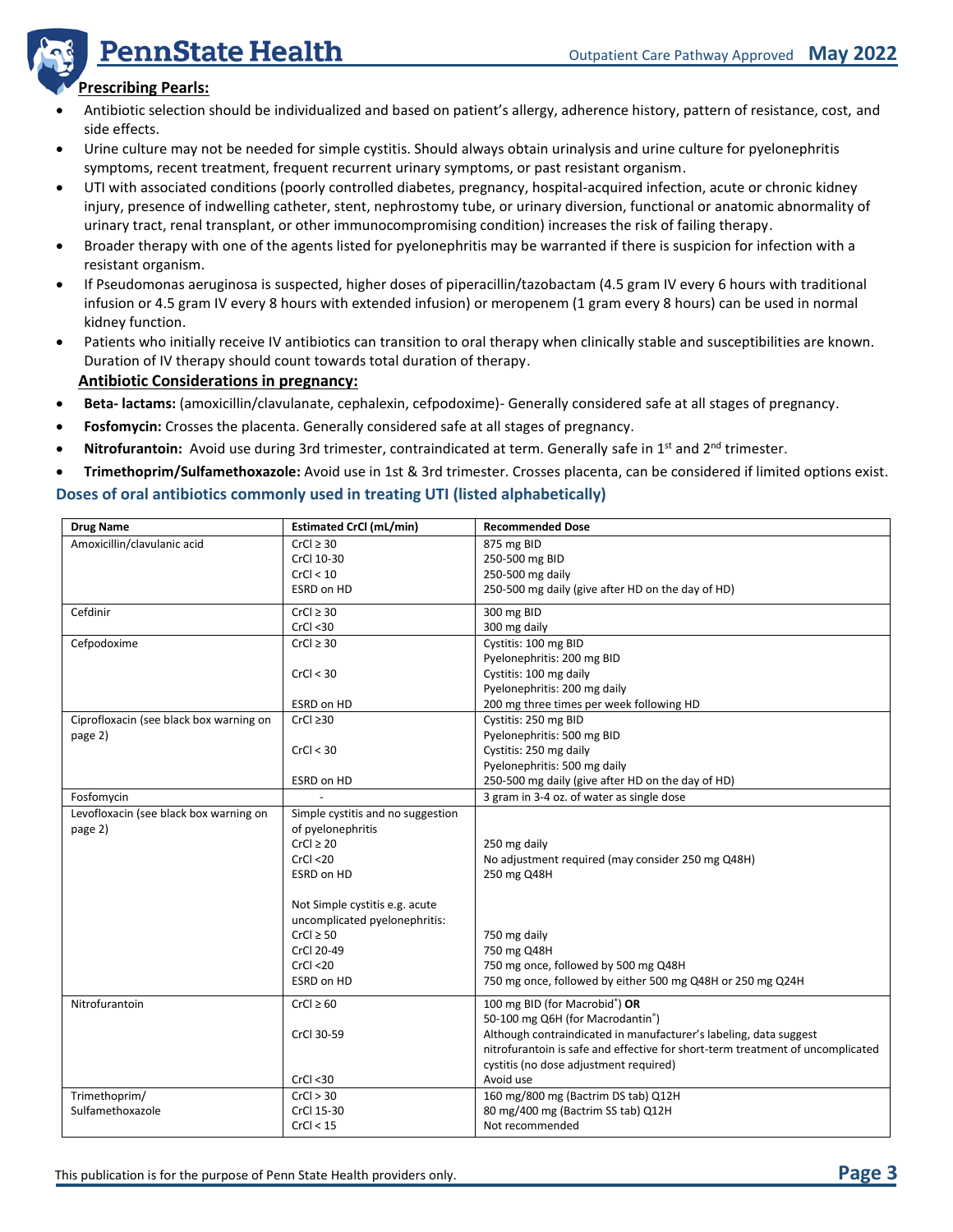

**Doses of intravenous antibiotics used in treating UTI** (patients with simple cystitis who are unable to tolerate oral agents and patients with urinary tract infection that is not simple cystitis e.g. pyelonephritis) listed alphabetically

| <b>Drug Name</b>              | <b>Estimated CrCl (mL/min)</b>                            | <b>Recommended Dose</b>                                                                                                                              |
|-------------------------------|-----------------------------------------------------------|------------------------------------------------------------------------------------------------------------------------------------------------------|
| Aztreonam (Use only if SEVERE | $CrCl \geq 30$                                            | 1 gram IV Q8H                                                                                                                                        |
| beta lactam allergy)          | CrCl 10-30                                                | 500 mg Q8H                                                                                                                                           |
|                               | CrCl < 10                                                 | 250 mg Q8H                                                                                                                                           |
|                               | IHD (assumption of 3 times/week<br>complete hemodialysis) | Loading dose of 2 gram followed by 500 mg Q8H                                                                                                        |
|                               | Peritoneal dialysis                                       | 1 gram Q24H                                                                                                                                          |
|                               | Continuous renal replacement<br>therapy (CRRT)            | CVVH: loading of 2 gram ONCE, followed by 1 -2 gram IV Q12H<br>CVVHD/CVVHDF: loading of 2 gram ONCE, followed by either 1 gram Q8H or 2 gram<br>Q12H |
| Cefepime                      | CrCl > 60                                                 | 1 gram IV Q8H                                                                                                                                        |
|                               | CrCl 30-60                                                | 1 gram IV Q12H                                                                                                                                       |
|                               | CrCl 10-29                                                | 1 gram IV Q24H                                                                                                                                       |
|                               | CrCl < 10                                                 | 500 mg IV Q24H                                                                                                                                       |
|                               | IHD (assumption of 3 times/week<br>complete hemodialysis) | Either 1 gram on day 1 followed by 500 mg IV Q24H, 1 gram Q24H, or 2 gram three<br>times weekly after dialysis                                       |
|                               | Peritoneal dialysis                                       | 1 gram Q24H                                                                                                                                          |
|                               | Continuous renal replacement<br>therapy (CRRT)            | CVVH: loading of 2 gram ONCE, followed by 1 -2 gram IV Q12H<br>CVVHD/CVVHDF: loading dose of 2 gram ONCE, followed by 1 gram Q8H                     |
| Ceftazidime/avibactam         | CrCl > 50                                                 | 2.5 gram IV Q8H                                                                                                                                      |
|                               | CrCl 31-50                                                | 1.25 gram IV Q8H                                                                                                                                     |
|                               | CrCl 16-30                                                | 0.94 gram IV Q12H                                                                                                                                    |
|                               | CrCl 6-15                                                 | 0.94 gram IV Q24H                                                                                                                                    |
|                               | $CrCl \leq 5$                                             | 0.94 gram IV Q48H                                                                                                                                    |
|                               | ESRD on IHD                                               | Administer based upon patient's estimated renal function (i.e. CrCl 6-15 ml/min or CrCl                                                              |
|                               |                                                           | $\leq$ 5 ml/min)                                                                                                                                     |
| Ceftolozane/tazobactam        | CrCl > 50                                                 | 1.5 gram IV Q8H                                                                                                                                      |
|                               | CrCl 30-50                                                | 750 mg IV Q8H                                                                                                                                        |
|                               | CrCl 15-29                                                | 375 mg IV Q8H                                                                                                                                        |
|                               | CrCl < 15, not on dialysis                                | There is no dosage adjustment provided in the manufacturer's labeling                                                                                |
|                               | ESRD on IHD                                               | 750 mg IV ONCE, followed by 150 mg IV Q8H                                                                                                            |
| Ceftriaxone                   | $\blacksquare$                                            | 1 gram IV Q24H                                                                                                                                       |
| Ciprofloxacin (see black box  | $CrCl \geq 30$                                            | 400 mg IV Q12H                                                                                                                                       |
| warning on page 2)            | CrCl < 30                                                 | 400 mg IV Q24H                                                                                                                                       |
| Doripenem                     | CrCl > 50                                                 | 500 mg IV Q8H                                                                                                                                        |
| (NON-FORMULARY at HMC)        | CrCl 30-50                                                | 250 mg IV Q8H                                                                                                                                        |
|                               | CrCl 11-29                                                | 250 mg IV Q12H                                                                                                                                       |
|                               | ESRD on IHD                                               | 250 mg IV Q24H                                                                                                                                       |
|                               |                                                           | If treating Pseudomonas aeruginosa, administer 500 mg IV Q12H on day 1, followed by                                                                  |
|                               |                                                           | 500 mg IV Q24H                                                                                                                                       |
|                               | Peritoneal dialysis                                       | There is no dosage adjustment provided in the manufacturer's labeling                                                                                |
|                               | Continuous renal replacement                              | CVVHD: 1000 mg IV Q8H                                                                                                                                |
|                               | therapy (CRRT)                                            | CVVHDF: 250 mg IV Q12H                                                                                                                               |
| Ertapenem                     | CrCl > 30                                                 | 1 gram IV Q24H                                                                                                                                       |
|                               | CrCl≤ 30 and ESRD                                         | 500 mg IV Q24H                                                                                                                                       |
|                               | CAPD                                                      | 500 mg IV Q24H                                                                                                                                       |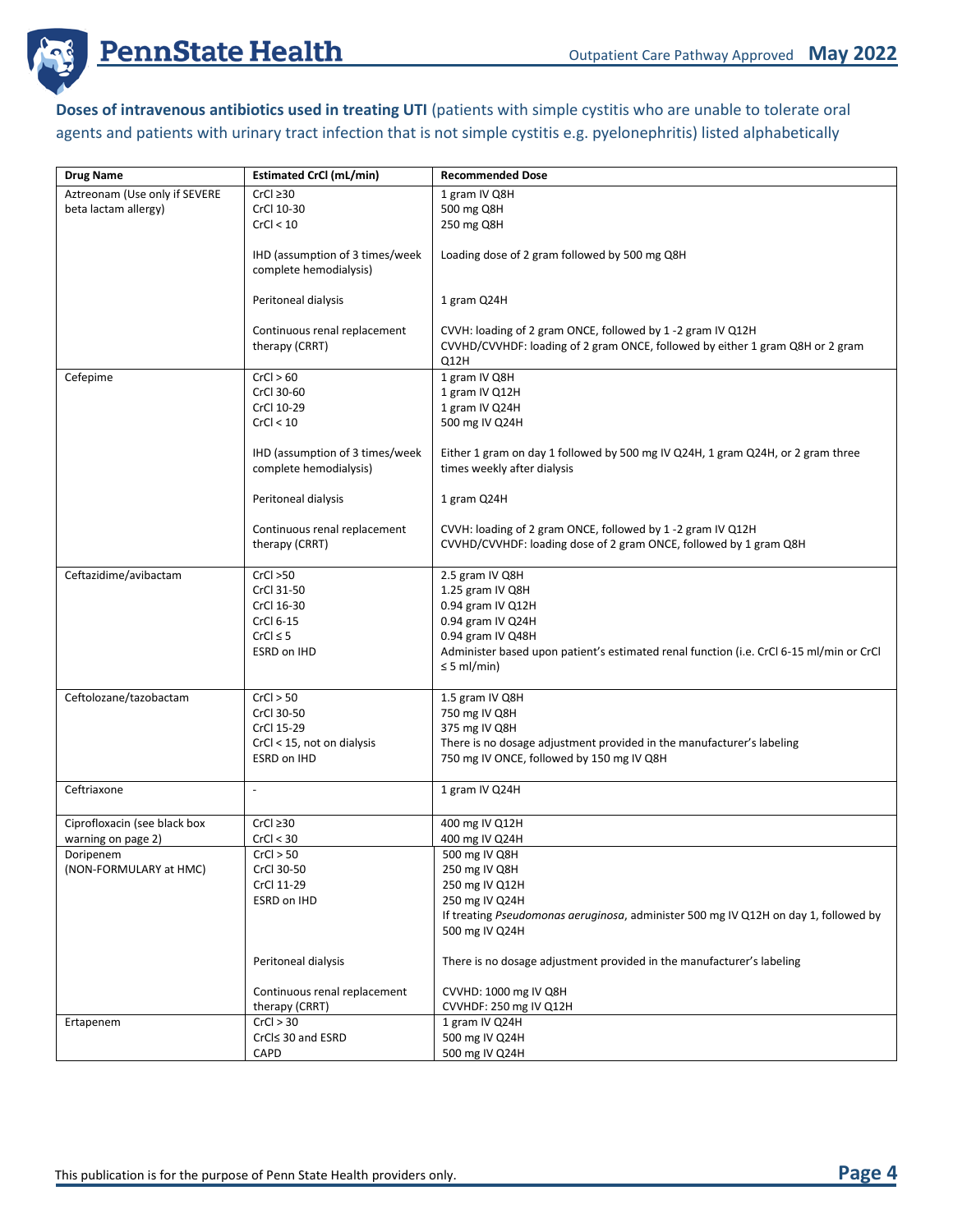

#### *Continued from page 4*

| <b>Drug Name</b>                    | <b>Estimated CrCl (mL/min)</b>         | <b>Recommended Dose</b>                                                           |
|-------------------------------------|----------------------------------------|-----------------------------------------------------------------------------------|
| Imipenem-cilastatin                 | $CrCl \geq 60$                         | 500 mg IV Q6H                                                                     |
| (NON-FORMULARY at HMC)              | CrCl $\geq$ 30 to < 60                 | 500 mg IV Q8H                                                                     |
|                                     | $CrCl \geq 15$ to < 30                 | 500 mg IV Q12H                                                                    |
|                                     | CrCl < 15                              | Do not administer imipenem unless hemodialysis is instituted within 48            |
|                                     |                                        | hours                                                                             |
|                                     | ESRD on IHD (assumption of 3           |                                                                                   |
|                                     | times/week complete hemodialysis)      | Use the recommendation for patients with CrCl $\geq$ 15 to < 30; administer dose  |
|                                     |                                        | after dialysis session and at intervals timed from the end of that dialysis       |
|                                     |                                        | session                                                                           |
|                                     | Continuous renal replacement therapy   |                                                                                   |
|                                     | (CRRT)                                 |                                                                                   |
|                                     |                                        |                                                                                   |
|                                     |                                        | CVVH: 1 gram ONCE, followed by either 250 mg IV Q6H $-$ OR $-$ 500 mg IV          |
|                                     |                                        | Q8H                                                                               |
|                                     |                                        | CVVHD: 1 gram ONCE, followed by either 250 mg IV Q6H $-$ OR $-$ 500 mg IV         |
|                                     |                                        | Q6-8H                                                                             |
|                                     |                                        | CVVHDF: 1 gram ONCE, followed by either 250 mg IV Q6H $-$ OR $-$ 500 mg IV<br>Q6H |
| Levofloxacin (see black box warning | $CrCl \geq 50$                         | 750 mg daily                                                                      |
| on page 2)                          | CrCl 20-49                             | 750 mg Q48H                                                                       |
|                                     | CrCl < 20                              | 750 mg once, followed by 500 mg Q48H                                              |
|                                     | ESRD on HD                             | 750 mg once, followed by either 500 mg Q48H or 250 mg Q24H                        |
| Meropenem                           | CrCl > 50                              | 500 mg IV Q6H                                                                     |
|                                     | CrCl 26-50                             | 500 mg IV Q8H                                                                     |
|                                     | CrCl 10-25                             | 500 mg IV Q12H                                                                    |
|                                     | CrCl < 10                              | 500 mg IV Q24H                                                                    |
|                                     |                                        |                                                                                   |
|                                     | IHD (assumption of 3 times/week        | 500 mg IV Q24H                                                                    |
|                                     | complete hemodialysis)                 |                                                                                   |
|                                     |                                        |                                                                                   |
|                                     | Continuous renal replacement therapy   | CVVH: 1 gram ONCE, followed by either 500 mg IV Q8H $-$ OR $-$ 1 gram IV          |
|                                     | (CRRT)                                 | Q8H to 12H                                                                        |
|                                     |                                        | CVVHD/CVVHDF: 1 gram ONCE, followed by either 500 mg IV Q6                        |
| Piperacillin/tazobactam             | CrCl > 40                              | 3.375 gram IV Q8H (if treating Pseudomonas aeruginosa, the dose is 4.5            |
| (extended infusion dosing with      | CrCl 20-40                             | gram IV Q8H)                                                                      |
| infusion time over 4 hours)         | CrCl < 20                              | 3.375 gram IV Q8H (if treating Pseudomonas aeruginosa, the dose is 4.5            |
|                                     |                                        | gram IV Q8H)                                                                      |
| ** PREFERRED DOSING AT HMC**        | Peritoneal dialysis                    | 3.375 gram IV every 12 hours (if treating Pseudomonas aeruginosa, the dose        |
|                                     |                                        | is 4.5 gram IV $Q12H$ )                                                           |
|                                     | ERSD on HD (assumption of 3 times/week | 4.5 gram IV every 12 hours                                                        |
|                                     | complete hemodialysis)                 |                                                                                   |
|                                     |                                        | Not applicable; Use traditional intermittent infusion dosing                      |
|                                     | Continuous renal replacement therapy   |                                                                                   |
|                                     | (CRRT)                                 |                                                                                   |
|                                     |                                        | CVVHDF: 4.5 gram IV every 8 hours                                                 |
| Piperacillin/tazobactam             | CrCl > 40                              | 3.375 gram IV Q6H (if treating Pseudomonas aeruginosa, the dose is 4.5            |
| (traditional intermittent infusion  | CrCl 20-40                             | gram IV Q6H)                                                                      |
| dosing with infusion time over 30   | CrCl < 20                              | 2.25 gram IV Q6H (if treating Pseudomonas aeruginosa, the dose is 3.375           |
| minutes)                            |                                        | gram IV Q6H)                                                                      |
|                                     | ESRD on HD (assumption of 3 times/week | 2.25 gram IV Q8H (if treating Pseudomonas aeruginosa, the dose is 2.25            |
|                                     | complete hemodialysis)                 | gram IV Q6H)                                                                      |
|                                     |                                        |                                                                                   |
|                                     | Continuous renal replacement therapy   | 2.25 gram IV Q8H                                                                  |
|                                     | (CRRT)                                 |                                                                                   |
|                                     |                                        |                                                                                   |
|                                     |                                        |                                                                                   |
|                                     |                                        | CVVH: 2.25 to 3.375 gram IV Q6 to Q8H<br>CVVHD: 2.25 to 3.375 gram IV Q6H         |
|                                     |                                        | CVVHDF: 3.375 gram IV Q6H                                                         |
|                                     |                                        |                                                                                   |